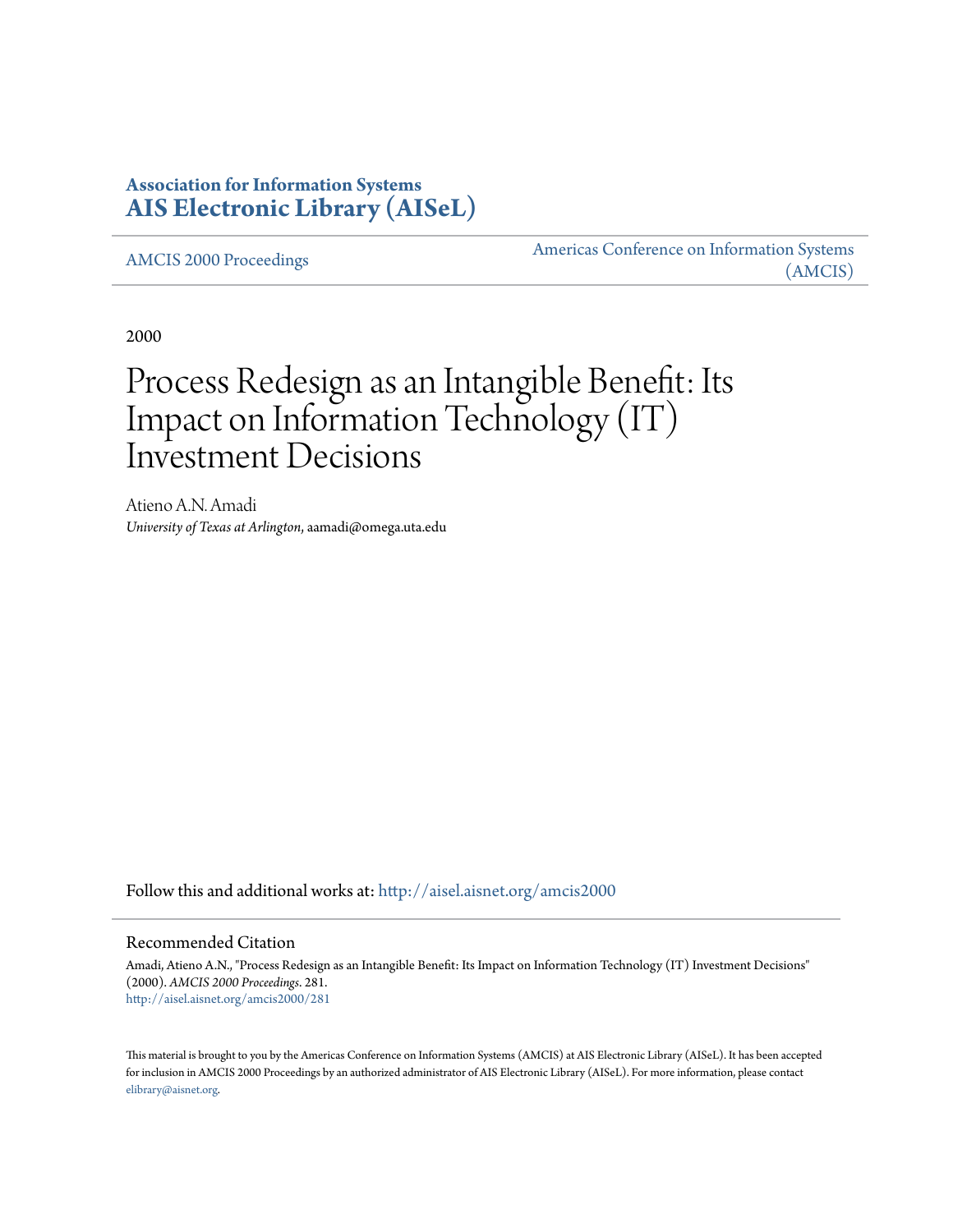## **Process Redesign as an Intangible Benefit: Its Impact on Information Technology (IT) Investment Decisions**

Atieno A. N. Amadi, Department of Information Systems and Management Sciences, University of Texas at Arlington, aamadi@omega.uta.edu

#### **Abstract**

Traditional cost/benefit analysis is used extensively by organizations to compare alternatives and to make IT investment decisions. The objective is to select the project that maximizes the net present value of all benefits minus all costs. A major contribution of this study is expected to be the discovery of intangible benefits that IT investment decision-makers fail to include in their decision processes. The impact of the intangible benefit of process redesign is examined in the context of certain benefit factors. Organizations that pay close attention to the identification and measurement of value derived from IT investments (both tangible and intangible) are expected to obtain greater productivity from those IT investments that lead to business success.

#### **Process Redesign**

Process redesign is defined for the purpose of the current study as the deliberate and systematic adjustment of business processes to achieve alignment between business process objectives and organizational objectives (Mandrish and Schaffer, 1995). Process redesign has been identified here as one of the intangible benefits, the exclusion of which may render an IT investment decision process ineffective, leading to sub-optimal IT investments. A review of the literature has led to the identification of the following factors as benefits arising from process redesign (See Table 1):

#### **Research Questions**

- 1. *To what extent do IT investment decision-makers differentiate process redesign in terms of importance when making an IT investment decision?*
- 2. *To what extent do IT investment decision-makers consider process redesign in an explicit manner, an implicit manner, or not at all when making an IT investment decision?*
- 3. *What weight does the IT investment decision-maker place on process redesign compared to technical, strategic, and financial consideration when making an IT investment decision?*
- 4. *What are the factors that impact how much process redesign benefits are included in an IT investment decision?*
- 5. *What association exists between information technology investment and corporate productivity?*

#### **Hypotheses**

*RH1: There is a direct relationship between the presence of a continuous learning culture and inclusion of process redesign benefits consideration in an IT investment decision.*

*RH2: There is a direct relationship between the strategic relevance of IS in an organization and inclusion of process redesign benefits consideration in an IT investment decision.*

*RH3: Large organizations consider the intangible benefits aspects of IT investments to a greater extent than do small and medium-sized firms.*

#### **Research Methodology Overview**

First, a written field survey is administered to obtain information on the actual practice of IT executives in terms of the degree to which they include the identified process redesign benefit factors in an IT investment decision. Second, a DEA procedure is employed to classify corporations in the sample according to their level of productivity (Efficient, Non-efficient). These DEA classifications are matched against the degree of process redesign benefits consideration obtained from survey results. For example, for a firm that falls under the *efficient* DEA productivity classification and whose responses indicate a *high* degree of process redesign benefits consideration, there may be indication of a positive association.

Third, a discriminant analysis procedure is employed to develop a classification function to compare with the DEA classification. The construction of a useful function would imply that an association exists between DEA productivity classifications and at least one of the discriminant variables in the function. The seven process redesign benefit factors are the discriminant variables.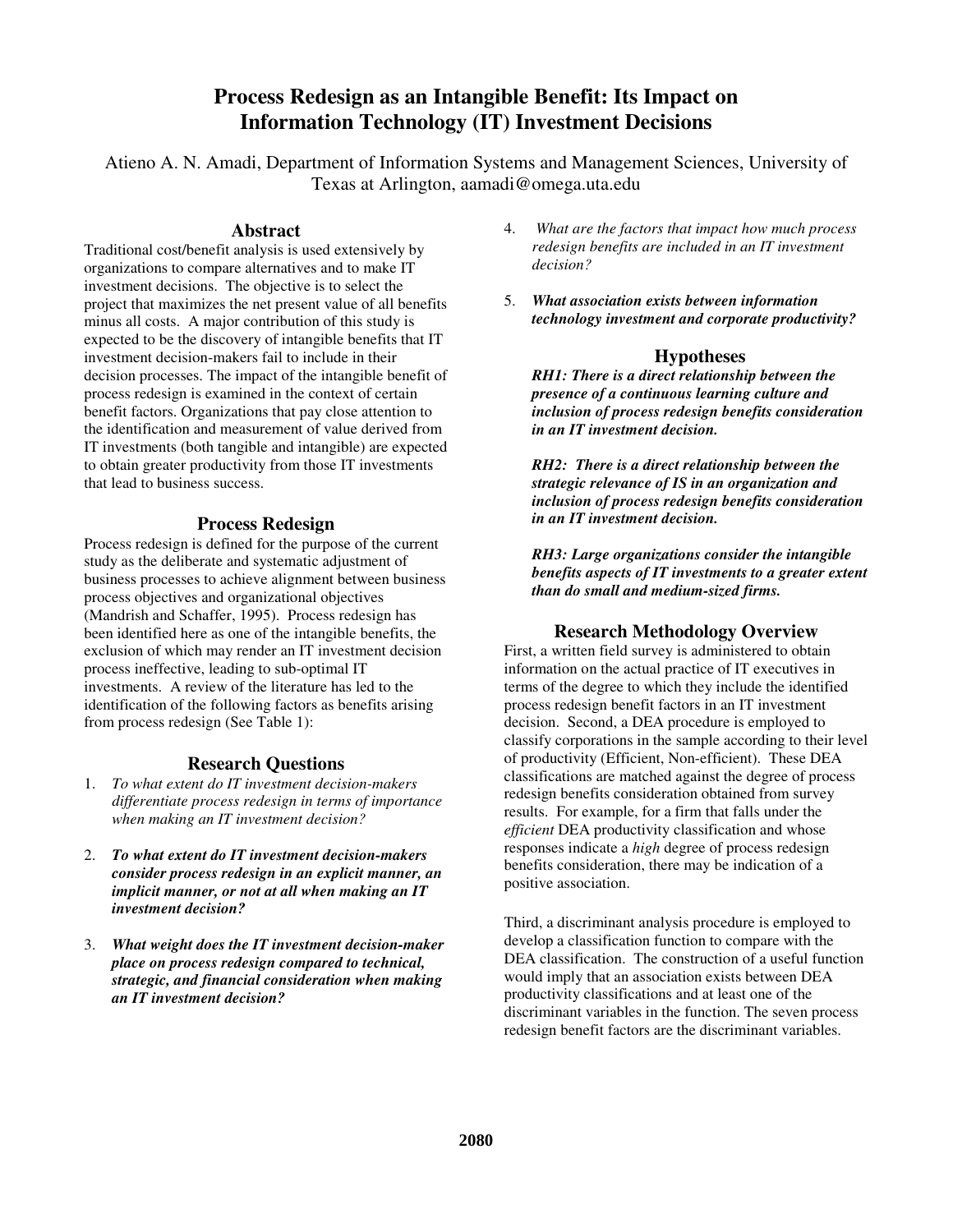*Table 1: Process Redesign Benefit Factors*

| <b>Factors</b>                    | <b>Selected Literature Citations</b>                 |
|-----------------------------------|------------------------------------------------------|
| <b>Operative Efficiency</b>       | Tinnila, 1995; Petrozzo & Stepper, 1994              |
| <b>Strategic Planning</b>         | Tinnila, 1995; Madrish & Schaffer, 1995              |
| <b>Organizational Restructure</b> | Tinnila, 1995; Guha et al., 1993; Harrington, 1991   |
| <b>Technological Innovation</b>   | Davenport, 1993; Frenzel, 1999)                      |
| <b>Customer Satisfaction</b>      | Stalk et al., 1992; Ryan, 1997                       |
| <b>Product Quality</b>            | Harrington, 1991; Leymann and Altenhuber, 1994       |
| Quality of Work                   | Moad, 1993; Guha et al., 1993; Bashein et al., 1994) |



Figure 1: The Research Model



Figure 2: Methodology Overview (adapted from Courtney, 1993)